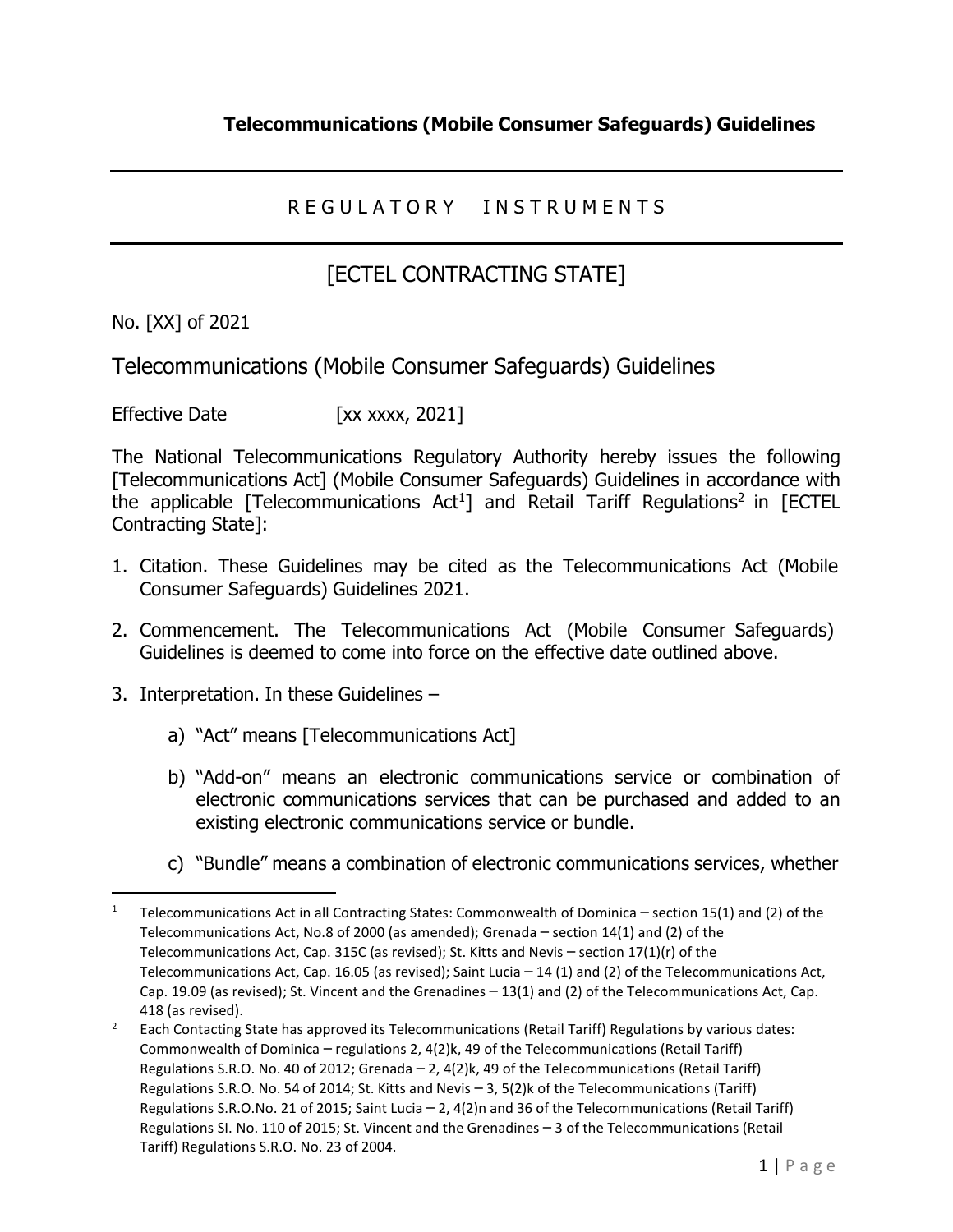regulated or unregulated, provided by a licensee under a combined rate or rate formula where the offering of one or more electroniccommunications services within the combination is contingent on acceptance of the entire combination;

- d) "Bundle Allowance" means the combination of calls, text messages, data or any other electronic communications service that is assigned to a retail customer for a fixed charge and a set time period;
- e) "Credit Advance" means a loan from a licensee that allows customers to use an electronic communications service;
- f) "Retail Customer" means a person, other than a licensee who  $-$

(i) is obliged to pay periodically or on demand for an electronic communications service; or

(ii) has entered into an agreement for the provision of an electronic communications service;

- g) "Licensee" means a person holding a licence specified under section [XXX] of the [Act]
- h) "Mobile Roaming Service" means a mobile electronic communications service outside the network of a licensee within [Contracting States}/mobile electronic communications service provided outside the network of a licensee but within another Contracting State
- i) "Mobile Service" means an electronic communications service provided by means of an electronic communications network, used to provide an electronic communications service that—

(i) permits a customer to move continuously between places (including places accessing that network through different mobile base facilities) during the provision of a single cell; and

(ii) does not require physical contact between that network and the customer equipment;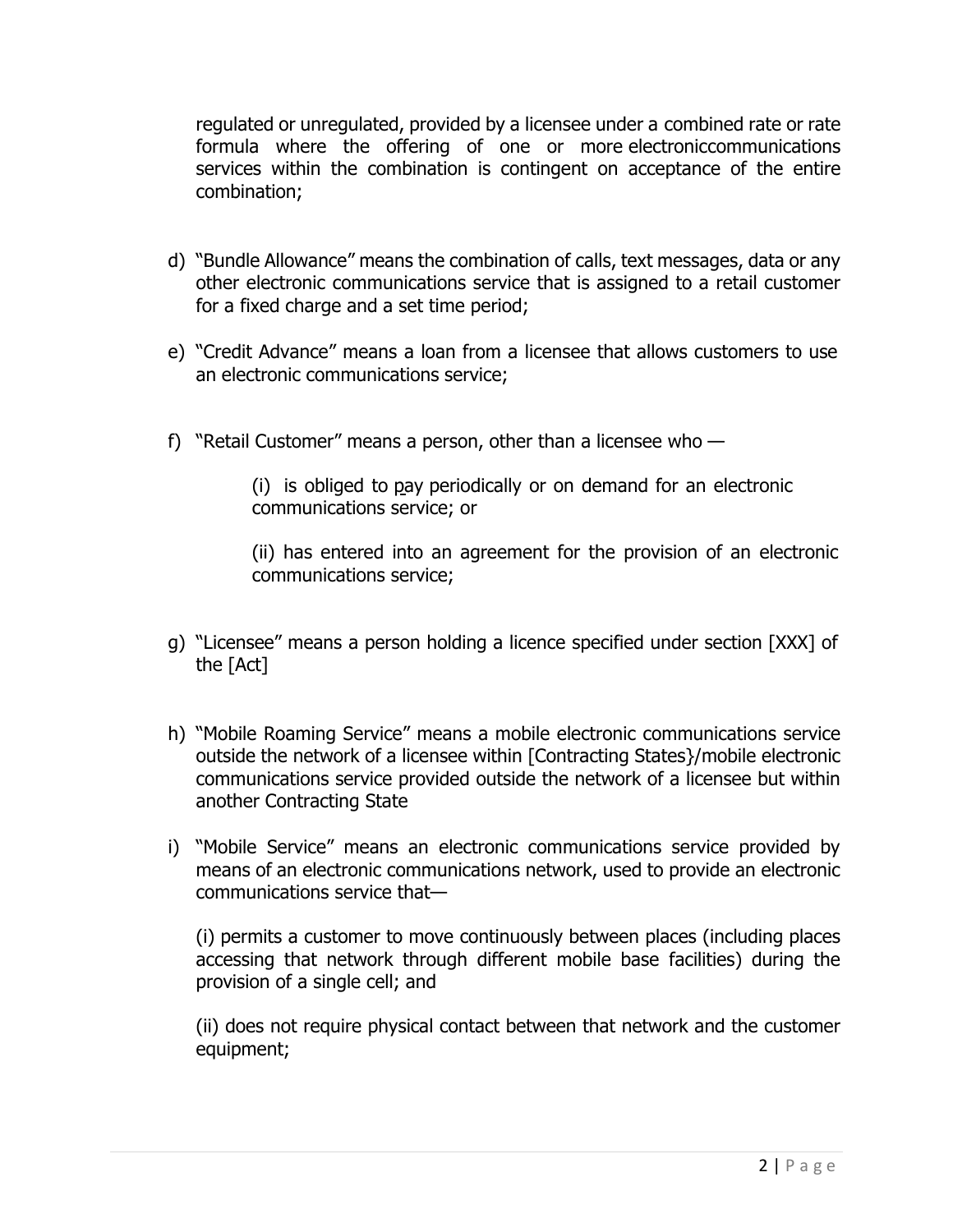- j) "Out-of-Bundle" means the offering of an electronic communications service, whether regulated or unregulated, by a licensee on a stand-alone basiswhere the rate is independent of the rate of any other electronic communications service;
- 4. National Usage Safeguards
	- a) A Licensee shall notify a retail customer whether the retail customer is using a Mobile Service within a Bundle Allowance or Out-of-Bundle.
	- b) If a retail customer is using a mobile service out-of-bundle, the licensee shall notify the retail customer, by text message or other electronic means, of the rate for the mobile service.
	- c) If a retail customer is using a Mobile Service within a Bundle Allowance, at a minimum, the Licensee shall notify the retail customer, by text message or other electronic means, when the retail customer reaches no less than 75% and 100% of the Bundle Allowance.
	- d) If a retail customer has exhausted the Bundle Allowance for a Mobile Service, the Licensee shall notify the retail customer, by text message or otherelectronic means, of the available options to continue that Mobile Service, andthe price of each available option.
	- e) The options referred to under sub-clause (d) may include the option to
		- i. discontinue the use of the Mobile Service;
		- ii. purchase an Add-on for the Mobile Service;
		- iii. purchase another Bundle for the Mobile Service;
		- iv. use the Mobile Service on an Out-of-Bundle basis;
		- v. use a Credit Advance to continue using the Mobile Service; or
		- vi. any other option the Licensee makes available to the retail customer.
	- f) If a retail customer does not select any option under sub-clause (e), then the Licensee shall notify the retail customer, by text message or other electronic means, that the Licensee shall discontinue that Mobile Service.
	- g) After any discontinuation of a Mobile Service under sub-clauses (e) and (f), the retail customer may select to continue that Mobile Service with the Licensee by selecting any of the applicable available options under sub-clause (e).
	- 5. Roaming Usage Safeguards
		- a) A Licensee shall notify a retail customer whether the retail customer is using a